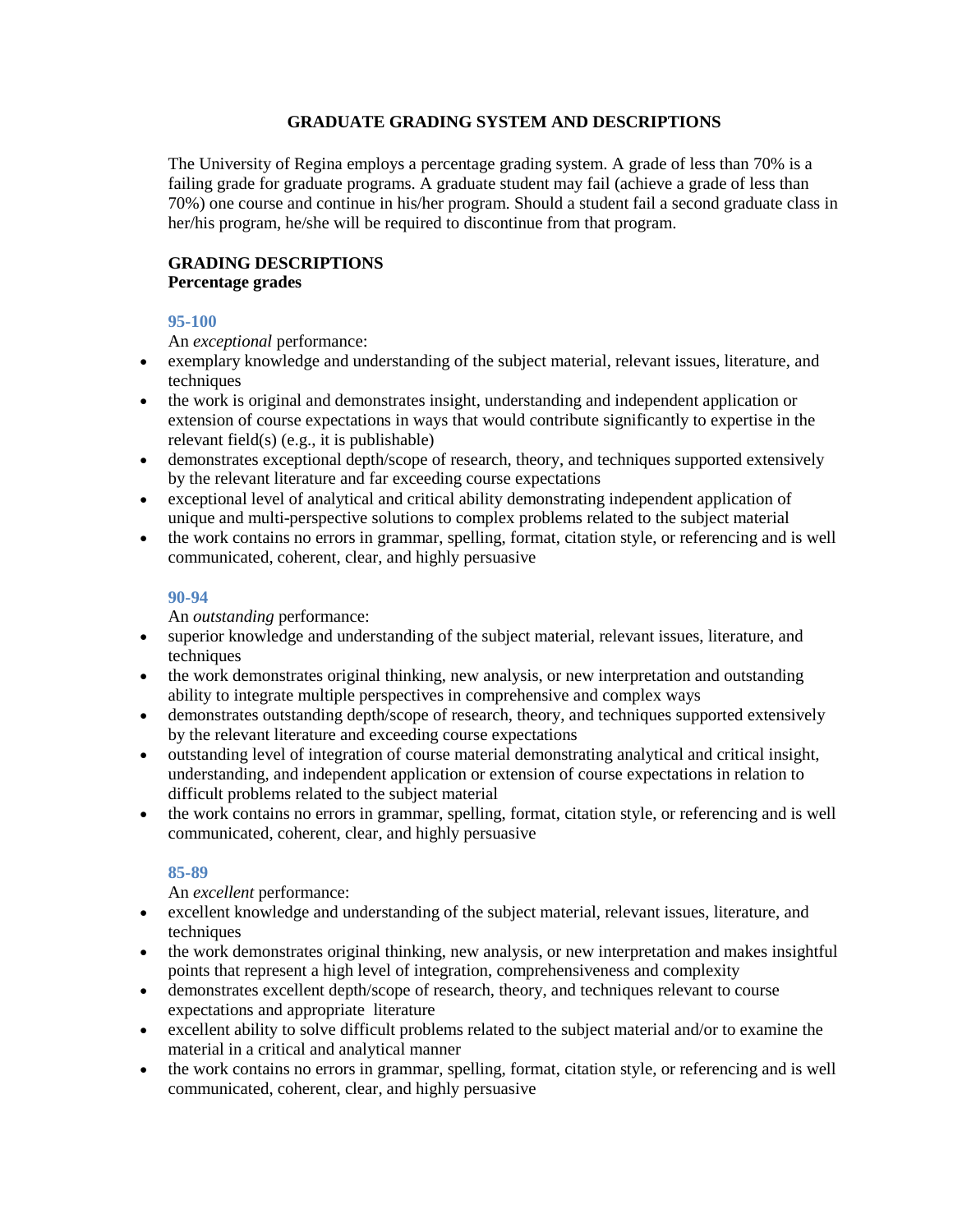#### **80-84**

A *very good* performance:

- very good knowledge and understanding of the subject material, relevant issues, literature, and techniques
- the work demonstrates ability to apply knowledge and understanding in new ways and/or to provide new analysis or new interpretation
- demonstrates a good depth/scope of research, theory, and techniques relevant to course expectations and appropriate literature
- very good ability to solve moderately difficult problems related to the subject material and/or to examine the material in a critical and analytical manner
- the work is relatively free of errors in grammar, spelling, format, citation style, or referencing and demonstrates very good communication, coherence, and clarity

#### **75-79**

A *good or satisfactory* performance:

- good knowledge and understanding of the subject material, relevant issues, literature and techniques
- the work is complete and some new analysis or new interpretation is provided
- arguments are supported by evidence and demonstrate a good depth/scope relevant to course expectations and relevant literature
- good ability to solve moderately difficult problems related to the subject material and/or to examine the material in a critical and analytical manner
- the work contains few errors in grammar, spelling, format, citation style, or referencing and demonstrates satisfactory communication, coherence, and clarity

# **70-74**

A *minimally acceptable* performance or marginal pass:

- a basic grasp of the subject material, relevant issues, literature and techniques
- the work is complete, but little new analysis or new interpretation is provided
- arguments are sufficiently supported by evidence and demonstrate minimally acceptable depth/scope relevant to course expectations and relevant literature
- basic ability to solve moderately difficult problems related to the subject material and/or to examine the material in a critical and analytical manner
- the work contains multiple errors in grammar, spelling, format, citation style, or referencing and/or there are difficulties in effective communication, coherence, or clarity

# **0-69**

# An *unacceptable or failing* performance:

- a weak grasp of the subject material, relevant issues, literature and techniques
- the work is incomplete, with no new analysis or new interpretation
- arguments are not supported by evidence and/or demonstrate very limited depth/scope relevant to course expectations and relevant literature (See also the Faculty of Graduate Studies and Research (FGSR) policy on 'academic conduct and misconduct' [http://www.uregina.ca/gradstudies/grad-calendar/policy-univ.html#conduct\)](http://www.uregina.ca/gradstudies/grad-calendar/policy-univ.html%23conduct)
- unsatisfactory ability to solve moderately difficult problems related to the subject material and/or to examine the material in a critical and analytical manner the work contains many errors in grammar, spelling, format, citation style, or referencing and/or there are substantial difficulties in effective communication, coherence, or clarity